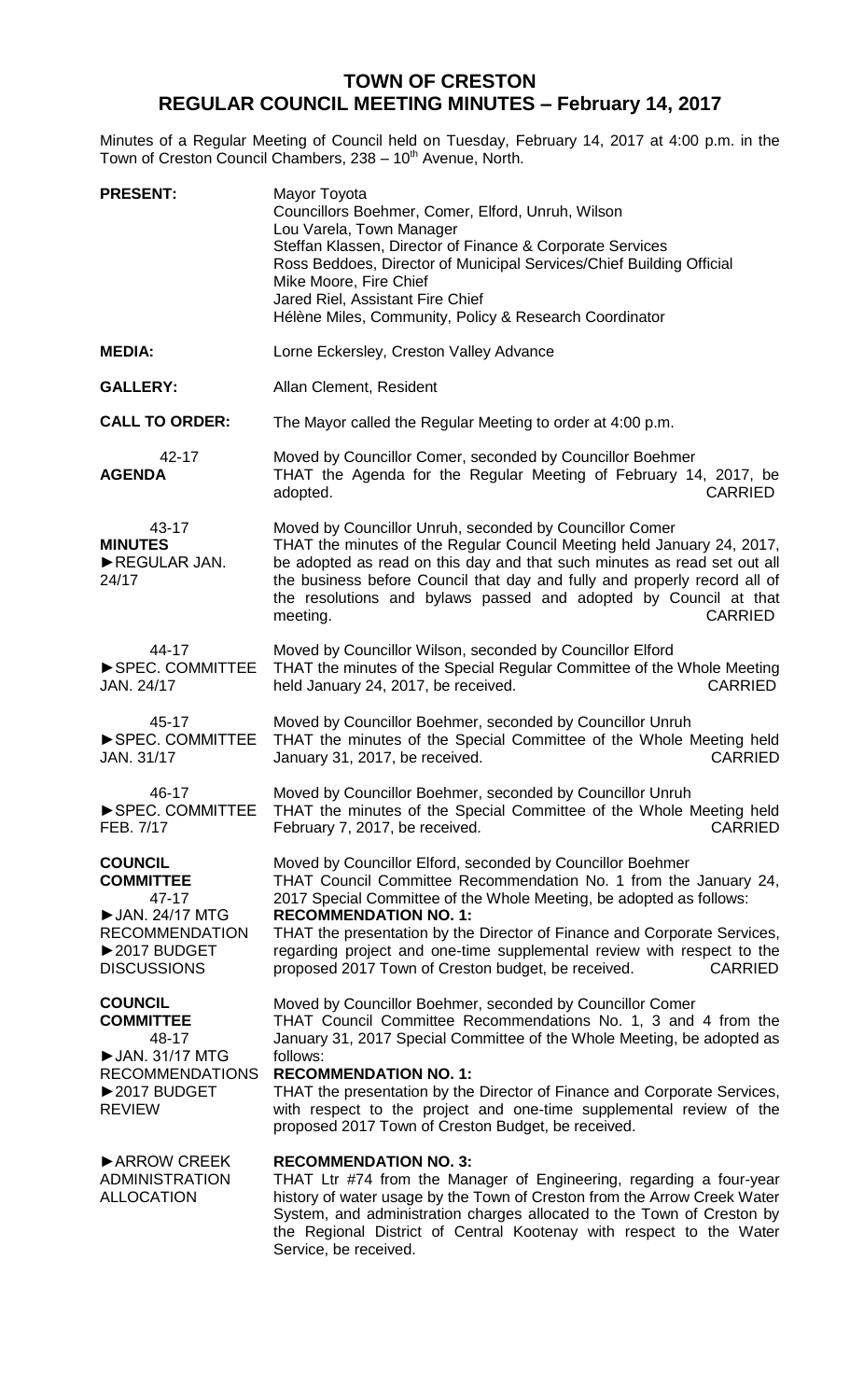| BAD HAIR DAY<br><b>SCULPTURE</b>                                                                                                                                         | <b>RECOMMENDATION NO. 4:</b><br>THAT staff is authorized to submit an application to the Regional District of<br>Central Kootenay, under the 2017 Columbia Basin Trust - Community<br>Initiatives Program, for grant funding from the Town of Creston's portion of<br>Program funding, in the amount of \$21,000 for the purchase of the 'Bad<br>Hair Day' Donkey sculpture, presently located on the Rotary Park at the<br>intersection of 10 <sup>th</sup> Avenue North and Northwest Boulevard.<br><b>CARRIED</b>                                                                                                                                                                                                                                                                                                                                                                                                                                                                                                                                                                                                         |
|--------------------------------------------------------------------------------------------------------------------------------------------------------------------------|------------------------------------------------------------------------------------------------------------------------------------------------------------------------------------------------------------------------------------------------------------------------------------------------------------------------------------------------------------------------------------------------------------------------------------------------------------------------------------------------------------------------------------------------------------------------------------------------------------------------------------------------------------------------------------------------------------------------------------------------------------------------------------------------------------------------------------------------------------------------------------------------------------------------------------------------------------------------------------------------------------------------------------------------------------------------------------------------------------------------------|
| <b>COUNCIL</b><br><b>COMMITTEE</b><br>49-17<br>▶ JAN. 31/17 MTG<br><b>RECOMMENDATION</b><br>▶ PRE-BUDGET<br><b>APPROVAL RE</b><br><b>PUBLIC WORKS</b><br><b>PROJECTS</b> | Moved by Councillor Comer, seconded by Councillor Wison<br>THAT Council Committee Recommendation No. 2 from the January 31,<br>2017 Special Committee of the Whole Meeting, be adopted as amended:<br><b>RECOMMENDATION NO. 2:</b><br>THAT Ltr #54 from the Director of Municipal Services, regarding pre-<br>budget approval for certain Public Works projects, be received; AND<br>FURTHER, THAT Council approves pre-budget spending for the following<br>projects to be included in the 2017 Budget and staff is authorized to<br>proceed with the following:<br>- Wastewater Treatment Plant Boiler Burner Replacement<br>\$60,000<br>- Inventory of Critical Parts for Wastewater Treatment Plant<br>72,327<br>- Sewer Line Pipe Replacement<br>103,000<br>- Infor and Infiltration (I&I) Remediation<br>50,000<br>- Bio Solids Handling System<br>150,000<br>\$435,327<br><b>Total Sewer</b><br>- Fire Hydrant Replacement Program<br>\$27,000<br>- Water Line Pipe Replacement Projects<br>85,000<br>- Schikurski Pump Upgrade<br>50,000<br>\$162,000<br><b>Total Water</b><br>- Loader Snow Plough Gate<br>\$10,000 |
|                                                                                                                                                                          | <b>Total Public Works</b><br>\$10,000<br><b>Total Pre-Budget Spend</b><br>\$607,327<br><b>CARRIED</b>                                                                                                                                                                                                                                                                                                                                                                                                                                                                                                                                                                                                                                                                                                                                                                                                                                                                                                                                                                                                                        |
| <b>COUNCIL</b><br><b>COMMITTEE</b><br>$50-17$<br>FEB. 7/17 MTG<br><b>RECOMMENDATIONS</b><br>LIR OF SUPPORT<br><b>RE SKATEPARK</b><br><b>FUNDING</b>                      | Moved by Councillor Comer, seconded by Councillor Boehmer<br>THAT Council Committee Recommendations No. 1 to 3 from the February<br>7, 2017 Special Committee of the Whole Meeting, be adopted as follows:<br><b>RECOMMENDATION NO. 1:</b><br>THAT Ltr #64 from the Creston and District Community Complex,<br>requesting a letter of support for a new Skatepark, be received; AND<br>FURTHER, THAT the Mayor is authorized to write the Creston and District<br>Community Complex, advising of the Town of Creston's support of their<br>application for funding under the Columbia Basin Trust Recreation<br>Infrastructure Program, to construct a new Skatepark at the Complex.                                                                                                                                                                                                                                                                                                                                                                                                                                         |
| ▶ PRAISE FOR TOWN<br><b>WORKS CREW</b>                                                                                                                                   | <b>RECOMMENDATION NO. 2:</b><br>THAT the Director of Municipal Services relay Council's utmost<br>appreciation for the quick response and excellent job of snow clearing<br>during the past weekend's severe winter storm event in Creston.                                                                                                                                                                                                                                                                                                                                                                                                                                                                                                                                                                                                                                                                                                                                                                                                                                                                                  |
| TOWN ADMIN.<br>SUPPORT RE RDCK<br><b>SERVICES</b>                                                                                                                        | <b>RECOMMENDATION NO. 3:</b><br>THAT the Mayor is authorized to forward to the Regional District of Central<br>Kootenay Board of Directors, new annual administrative charges for<br>consideration in the 2017 Annual Budget, for Town of Creston staff time<br>associated with the administration of Regional District of Central Kootenay<br>Service #108 (Economic Development) and Service #174 (Cemetery), in<br>the amounts of \$15,767.00 and \$7,800.00 respectively; AND FURTHER,<br>THAT staff is authorized to invoice the Creston Valley Regional Airport<br>Society, in the amount of \$1,300.00, for Town of Creston administration<br>charges relating to the Creston Valley Regional Airport operations for<br>2017.<br><b>CARRIED</b>                                                                                                                                                                                                                                                                                                                                                                       |
| $51 - 17$<br>OCPAC MINUTES<br>(FEB. 2/17)                                                                                                                                | Moved by Councillor Boehmer, seconded by Councillor Comer<br>THAT Ltr #79 from the Official Community Plan Advisory Committee, being<br>the minutes of its February 2, 2017 meeting, be received.<br><b>CARRIED</b>                                                                                                                                                                                                                                                                                                                                                                                                                                                                                                                                                                                                                                                                                                                                                                                                                                                                                                          |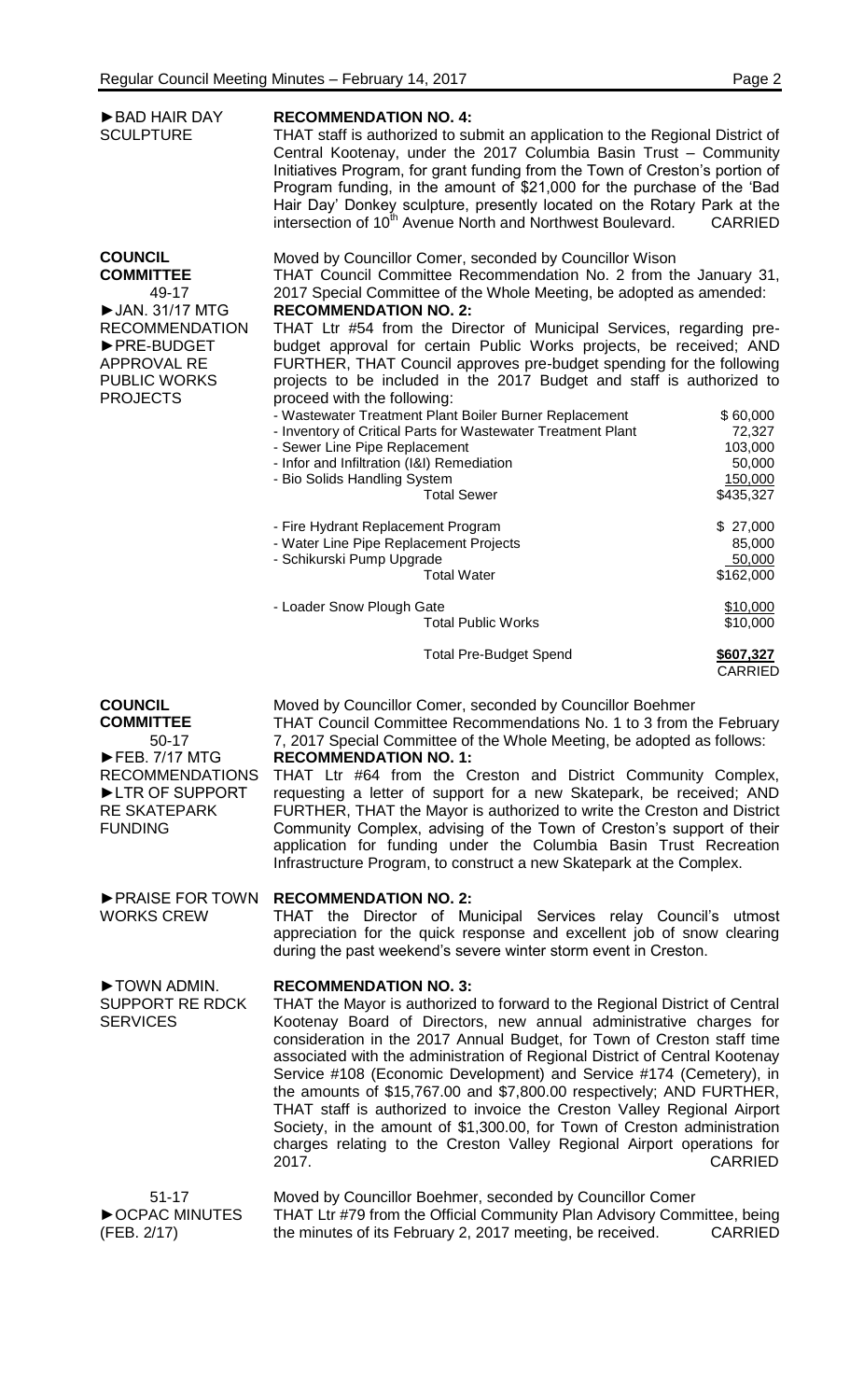| Regular Council Meeting Minutes - February 14, 2017<br>Page 3                   |                                                                                                                                                                                                                                                                                                                                                                                                                                                                                                                                                                                                                                                                                                                                                                                                                                                                                       |  |
|---------------------------------------------------------------------------------|---------------------------------------------------------------------------------------------------------------------------------------------------------------------------------------------------------------------------------------------------------------------------------------------------------------------------------------------------------------------------------------------------------------------------------------------------------------------------------------------------------------------------------------------------------------------------------------------------------------------------------------------------------------------------------------------------------------------------------------------------------------------------------------------------------------------------------------------------------------------------------------|--|
| $52 - 17$<br>FRANCOPHONE<br><b>AFFAIRS PROGRAM</b>                              | Moved by Councillor Wilson, seconded by Councillor Elford<br>THAT Ltr #63 from the Minister of Agriculture and the Minister of<br>Community, Sport and Cultural Development, regarding financial<br>assistance from the BC Government Francophone Affairs Program, be<br>received; AND FURTHER, THAT Staff refer Ltr #63 to the Creston Valley<br>Library to explore opportunities for funding from the BC Government<br>Francophone Affairs Program re French library material.<br><b>CARRIED</b>                                                                                                                                                                                                                                                                                                                                                                                    |  |
| 53-17<br><b>BC FARMERS'</b><br><b>MARKET NUTRITION</b><br><b>COUPON PROGRAM</b> | Moved by Councillor Comer, seconded by Councillor Unruh<br>THAT Ltr #52 from the BC Association of Farmers' Markets, regarding<br>support for the Provincial Government to continue funding the BC Farmers'<br>Market Nutrition Coupon Program, be received.<br><b>CARRIED</b>                                                                                                                                                                                                                                                                                                                                                                                                                                                                                                                                                                                                        |  |
| 54-17<br>PCSS SR. GIRLS<br><b>CURLING TEAM RE</b><br><b>GRANT REQUEST</b>       | Moved by Councillor Unruh, seconded by Councillor Elford<br>THAT Ltr #75 from the Prince Charles Secondary School Senior Girls<br>Curling team, requesting a grant to assist with expenses relating to<br>attendance at the Kootenay Zone Championships, be received; THAT<br>Council authorizes a \$500.00 Discretionary Grant to the Prince Charles<br>Secondary School Senior Girls Curling Team, to assist with expenses<br>relating to the Team's participation in the Kootenay Zone Championships<br>in Smithers on March 2 to 4, 2017; AND FURTHER, THAT the Prince<br>Charles Secondary School Senior Girls Curling Team be required to<br>provide a detailed financial statement (income and expenses) with respect<br>to the Teams travel and attendance at the Championships in Smithers,<br>prior to the Town issuing the \$500.00 Discretionary Grant.<br><b>CARRIED</b> |  |
| 55-17<br>CRESTON LIONS<br><b>CLUB DAY</b>                                       | Moved by Councillor Unruh, seconded by Councillor Elford<br>THAT Ltr #82 from the Creston Lions Club, requesting a proclamation to<br>declare March 4, 2017 as Creston Lions Club Day, and to waive the<br>booking fee to reserve the Walkthrough Park, be received; THAT Council<br>authorizes a Proclamation to declare March 4, 2017 as Creston Lions Club<br>Day in the Town of Creston; AND FURTHER, THAT Council authorizes<br>the waiving of the booking fee of \$20.00 to reserve the Walkthrough Park<br>area by the Creston Lions Club, for their Creston Lions Club Day event on<br><b>CARRIED</b><br>March 4, 2017.                                                                                                                                                                                                                                                       |  |
| 56-17<br>SNOPEK-RAILWAY<br><b>SIDEWALK</b>                                      | Moved by Councillor Elford, seconded by Councillor Wilson<br>THAT Ltr #58 from the Executive Assistant, regarding the dedication of<br>Railway Boulevard sidewalk in honour of former Councillor Joe Snopek, be<br>received; THAT Council authorizes the purchase and installation of a<br>plaque in honour of former Mayor and Councillor Joe Snopek to be placed<br>on a park bench to be installed on the boulevard of the new Railway<br>Boulevard sidewalk, south of the Pine Street and Northwest Boulevard<br>intersection; THAT the wording on the plaque be "Dedicated in Honour of<br>Former Mayor and Town Councillor, Joe Snopek - February 14, 2017";<br>AND FURTHER, THAT the funds to purchase and install the plaque be<br>allocated from Council's 2017 Miscellaneous Budget.<br><b>CARRIED</b>                                                                      |  |
| 57-17<br>$\blacktriangleright$ MATI<br><b>SCHOLARSHIPS</b>                      | Moved by Councillor Comer, seconded by Councillor Wilson<br>THAT Ltr #78 from the Executive Assistant, regarding support of an<br>application to the Union of BC Municipalities under the Commemorative<br>Scholarship Program & Jeff McKelvey Scholarship Program, be received;<br>AND FURTHER, THAT Council endorses an application to the Board of<br>Examiners and Ministry of Community, Sport and Cultural Development by<br>the Director of Finance and Corporate Services for financial assistance<br>through the Union of BC Municipalities' Commemorative Scholarship<br>Program and Jeff McKelvey Scholarship Program, with respect to<br>attendance at a MATI - Managing People in Local Government<br><b>CARRIED</b><br>Organizations course in 2017.                                                                                                                    |  |
| 58-17<br>RQST DONATION<br>(ROD & GUN CLUB)                                      | Moved by Councillor Elford, seconded by Councillor Comer<br>THAT Ltr #42 from the Creston Valley Rod & Gun Club, requesting a<br>donation to their annual Wild Game Banquet Dinner, be received; AND<br>FURTHER, THAT Council approves a donation of one duffle bag, at an<br>approximate value of \$140, to the Creston Valley Rod & Gun Club to<br><b>CARRIED</b><br>support their Annual Game Dinner.                                                                                                                                                                                                                                                                                                                                                                                                                                                                              |  |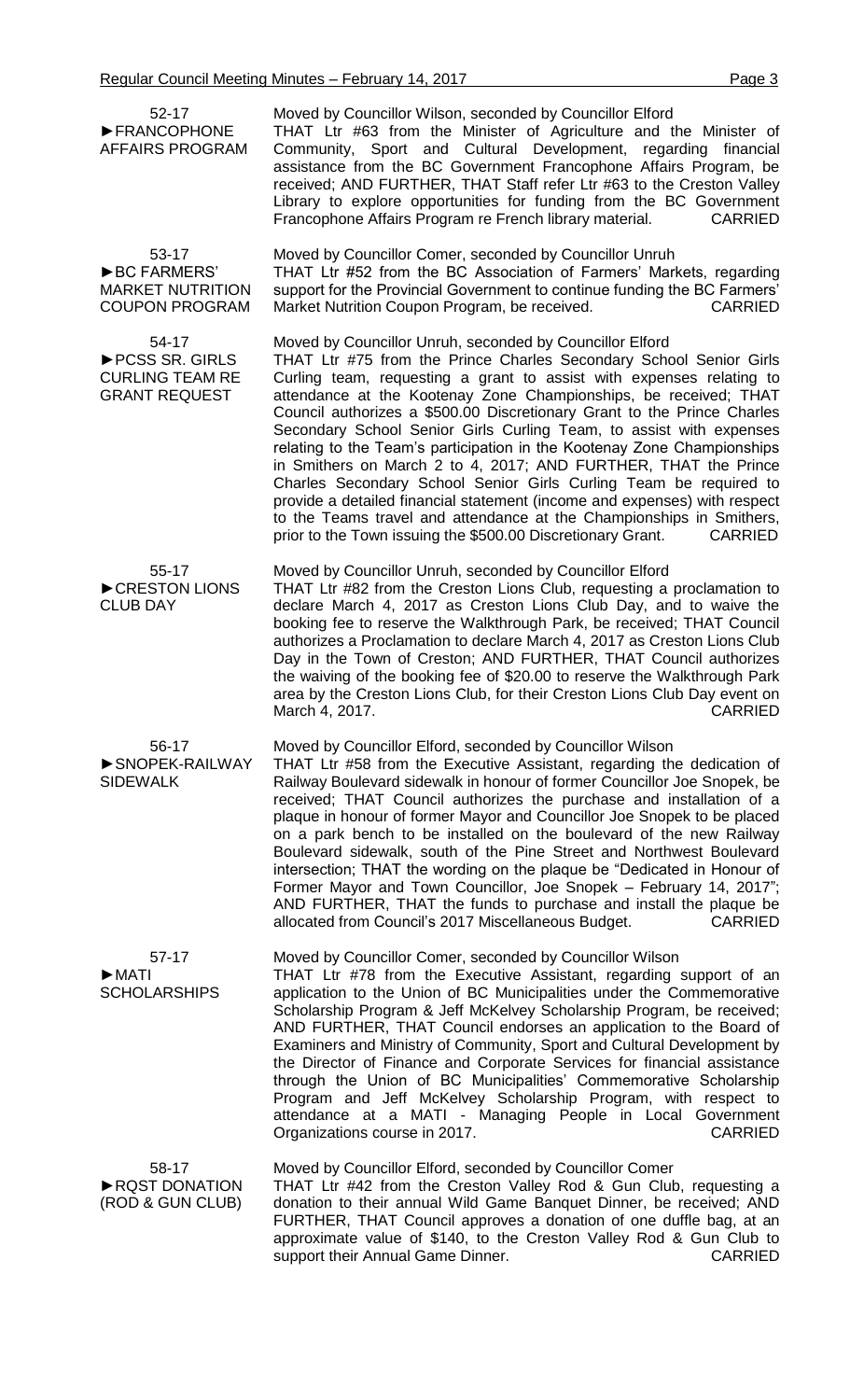| 59-17<br>CV CHIROPRAC-<br><b>TIC RE UTILITY</b><br><b>CHARGES</b>                             | Moved by Councillor Boehmer, seconded by Councillor Unruh<br>THAT Ltr #44 from the Creston Valley Chiropractic office, regarding a<br>review of the Town's utility invoice for 1008 Ibbitson Street and to consider<br>home based businesses as 'secondary suites' with respect to water rates,<br>be received; AND FURTHER, THAT Staff is directed to write the Creston<br>Valley Chiropractic office advising that, although Council appreciates its<br>position, Council does not support a review of the 2017 utility invoice for<br>1008 Ibbitson Street, and further advising that Council will not consider<br>home based businesses as 'secondary suites' with respect to water and<br>sewer utility rates.<br><b>CARRIED</b> |
|-----------------------------------------------------------------------------------------------|---------------------------------------------------------------------------------------------------------------------------------------------------------------------------------------------------------------------------------------------------------------------------------------------------------------------------------------------------------------------------------------------------------------------------------------------------------------------------------------------------------------------------------------------------------------------------------------------------------------------------------------------------------------------------------------------------------------------------------------|
| 60-17<br>AMEND REPS ON<br><b>COMMUNITY</b><br><b>NETWORKING</b><br>COMM.                      | Moved by Councillor Unruh, seconded by Councillor Boehmer<br>THAT Resolution No. 727-16, Recommendation No. 3 from the December<br>13, 2016 Regular Council Meeting minutes, be amended by deleting the<br>appointments to representatives on the Creston Valley Community<br>Network Society and replacing with the appointment of Councillors Comer<br>and Wilson as Council representatives to the Society.<br><b>CARRIED</b>                                                                                                                                                                                                                                                                                                      |
| $61 - 17$<br>SIZE OF COUNCIL<br>$(5 \text{ vs } 7)$                                           | Moved by Councillor Unruch, seconded by Councillor Elford<br>THAT the discussion regarding the consideration of a reduction in the<br>number of Council positions for the Town of Creston from the current<br>seven positions to five, be received.<br><b>CARRIED</b>                                                                                                                                                                                                                                                                                                                                                                                                                                                                 |
| 62-17<br>BYLAW 1836<br>(ADOPTION)                                                             | Moved by Councillor Boehmer, seconded by Councillor Comer<br>THAT Council Procedures Amendment Bylaw No. 1836, 2017, be<br><b>CARRIED</b><br>adopted.                                                                                                                                                                                                                                                                                                                                                                                                                                                                                                                                                                                 |
| 63-17<br>STRATEGIC<br>PRIORITIES CHART                                                        | Moved by Councillor Unruh, seconded by Councillor Comer<br>THAT the Strategic Priorities Chart, as amended, be received.<br><b>CARRIED</b>                                                                                                                                                                                                                                                                                                                                                                                                                                                                                                                                                                                            |
| 64-17<br>FOLLOW UP<br><b>ACTION LIST</b>                                                      | Moved by Councillor Elford, seconded by Councillor Wilson<br>THAT the Regular Council Meeting Follow-Up Action List, as of January<br>24, 2017, be received.<br><b>CARRIED</b>                                                                                                                                                                                                                                                                                                                                                                                                                                                                                                                                                        |
| <b>NEW BUSINESS</b><br>65-17<br>MASTERS 70+<br><b>CURLING TEAM RE</b><br><b>GRANT REQUEST</b> | Moved by Councillor Comer, seconded by Councillor Elford<br>THAT Ltr #86 from the Masters 70+ Curling Team, requesting financial<br>support to assist with expenses relating to the Team's attendance at the<br>Provincial Championships, be received; AND FURTHER, THAT Council<br>authorizes a \$500.00 donation from the Mayor's Discretionary Fund, to the<br>Creston Curling Club on behalf of the Masters 70+ Curling Team, to assist<br>with expenses relating to the Team's travel to and participation in, the<br>Hobbes / McAllister BC Masaters 70+ Curling Provincial Championships in<br>Langley, BC on March 14, 2017.<br><b>CARRIED</b>                                                                                |
| 66-17<br>▶WOODEN FLAG<br><b>POLES</b>                                                         | Moved by Councillor Elford, seconded by Councillor Boehmer<br>THAT Staff is directed to research the feasibility of a wooden flag pole to<br>accommodate an oversized flag, taking into consideration the engineering<br>specifications for installation, rigging costs, consultations with the Ministry<br>of Transportation & Infrastructure and CP Rail, as well as consultations<br><b>CARRIED</b><br>with FortisBC regarding installation.                                                                                                                                                                                                                                                                                       |
| <b>REPORTS OF REPS.</b><br>CLR COMER                                                          | Councillor Comer reported on her attendance at an Arrow Creek Water<br>AAP Open House, a Trails Society meeting, a Fields Forward meeting, a<br>Youth Engagement Strategy event, a Library Board meeting, a Youth<br>Network Advisory Committee meeting, a C.V. Community Network Society<br>meeting, and a CV Services Committee meeting.                                                                                                                                                                                                                                                                                                                                                                                            |
| CLR ELFORD                                                                                    | Councillor Elford reported on his attendance at an Arrow Creek Water AAP<br>Open House, a Creston Education Center meeting, an Arrow Creek Water<br>Commission meeting, a Youth Engagement Strategy event, a CV Services<br>Committee meeting, the Mayor's Coffee Talk, and a Skate Park Open<br>House.                                                                                                                                                                                                                                                                                                                                                                                                                               |
| CLR UNRUH                                                                                     | Councillor Unruh reported on her attendance at an Arrow Creek Water<br>AAP Open House, a Youth Engagement Strategy event, an OCP Advisory<br>Committee meeting, and a Kootenay East Regional Health Board meeting.                                                                                                                                                                                                                                                                                                                                                                                                                                                                                                                    |